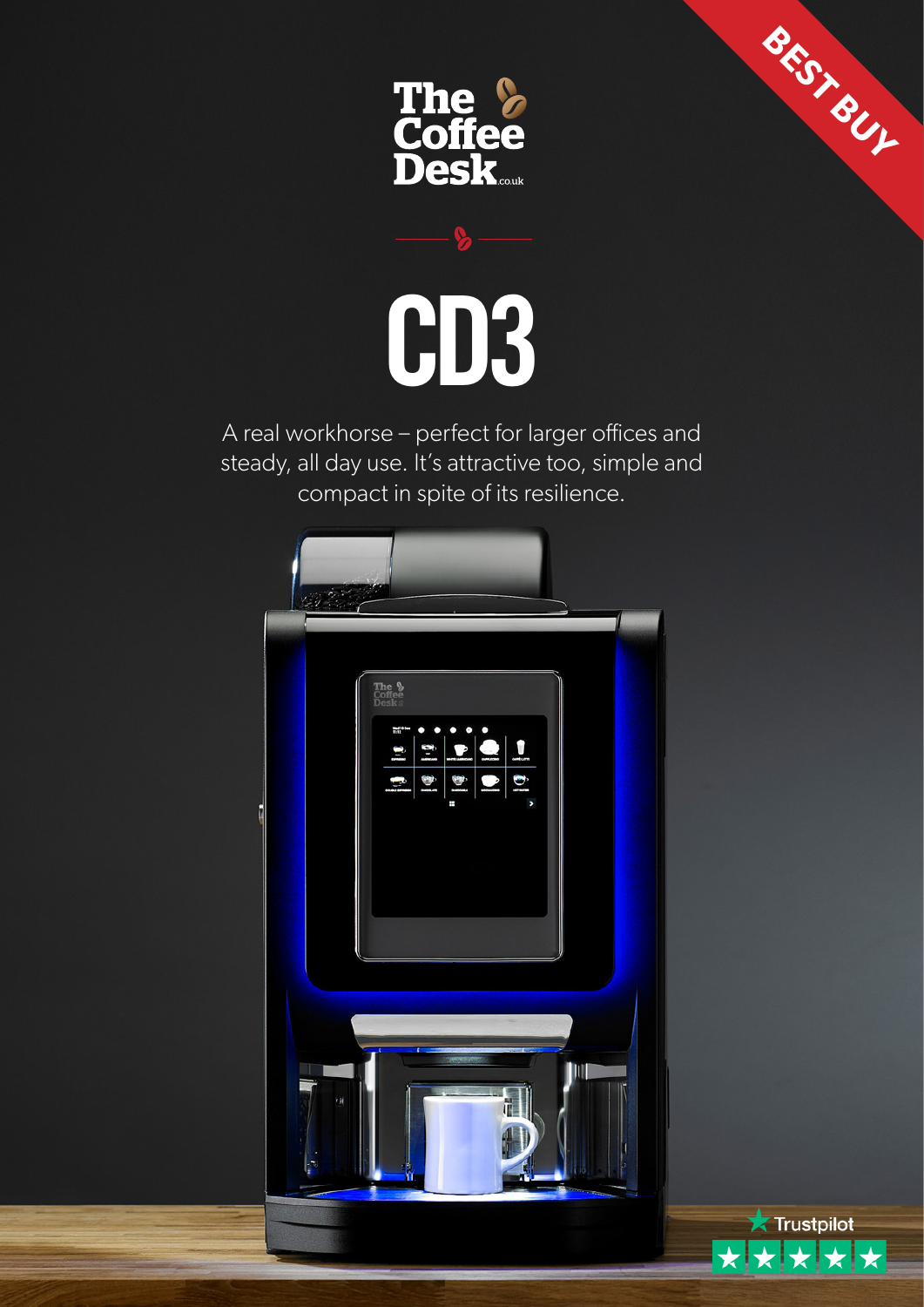£27 per week (3 years)

#### **Warranty:**

Your coffee machine is fully warrantied for the duration of the lease, or for 3 years if you buy outright.

# **CD3 To Buy:**<br>**E3,199.00 E27 per wee**

**To Buy: £3,199.00**

**Recommended for...**

## **Installation Requirements**





Kitchens areas Break-out spaces Meeting rooms

People with preference for bean-to-cup coffee



CD3 | Coffee Machine Information **Great coffee on your desk.** 

Easy to Clean

Design Values

keep it tip-top.

Please Note: If your offices are located in a Hard Water area and have no filtration systems integrated into your supply, our Service Guarantee will not cover repairs and damaged caused by lime-scale or the build-up of particulate deposits within the machine.

With smooth touchscreen tech, volume capacity ingredients it's one of the simplest to clean machines around – about 15 minutes a week will keep it tip-top.

into your water supply. However, if required we can install your machine with a standalone water tank option which can be fitted into a cabinet or discreetly hidden away.



Creating the perfect cup of coffee also requires the water to have all the right properties. Not only does it result in a better tasting coffee, but it also helps protect equipment against the costly effects of

**Then** 

**STAR** 

corrosion and scale.





and potentially damage your machine over time?





We would therefore recommend that you install an in-line filter to protect and prolong the life of your machine. As part of our installation, The Coffee Desk can provide one of the filter systems below and fit absolutely free.

3M ScaleGuard Water Filtration

|               |               | <u>JM Jeale Oual a Watel Thuation</u>                |                  |
|---------------|---------------|------------------------------------------------------|------------------|
|               |               |                                                      | <b>Our Price</b> |
|               |               | <b>System One</b><br>(for less than 50 drinks a day) | £149.99          |
| System<br>One |               | <b>System Two</b><br>(for more than 50 drinks a day) | £199.99          |
|               | System<br>Two | <b>Fitting Costs:</b>                                | <b>FREE</b>      |

connection. Ideally, we need to situate the machine close to a mains wall socket. However, we're happy to install extensions and electrical fixings to connect the machine to a source that may be located further away.

#### CD3 dimensions above to help you think about the best location for your new coffee machine. Your machine can be fitted into kitchen areas with no uppercupboard, on an island, or can sit on its own base cabinet.

### **Water Filtration**

Example of lime-scale deposits from hard water areas.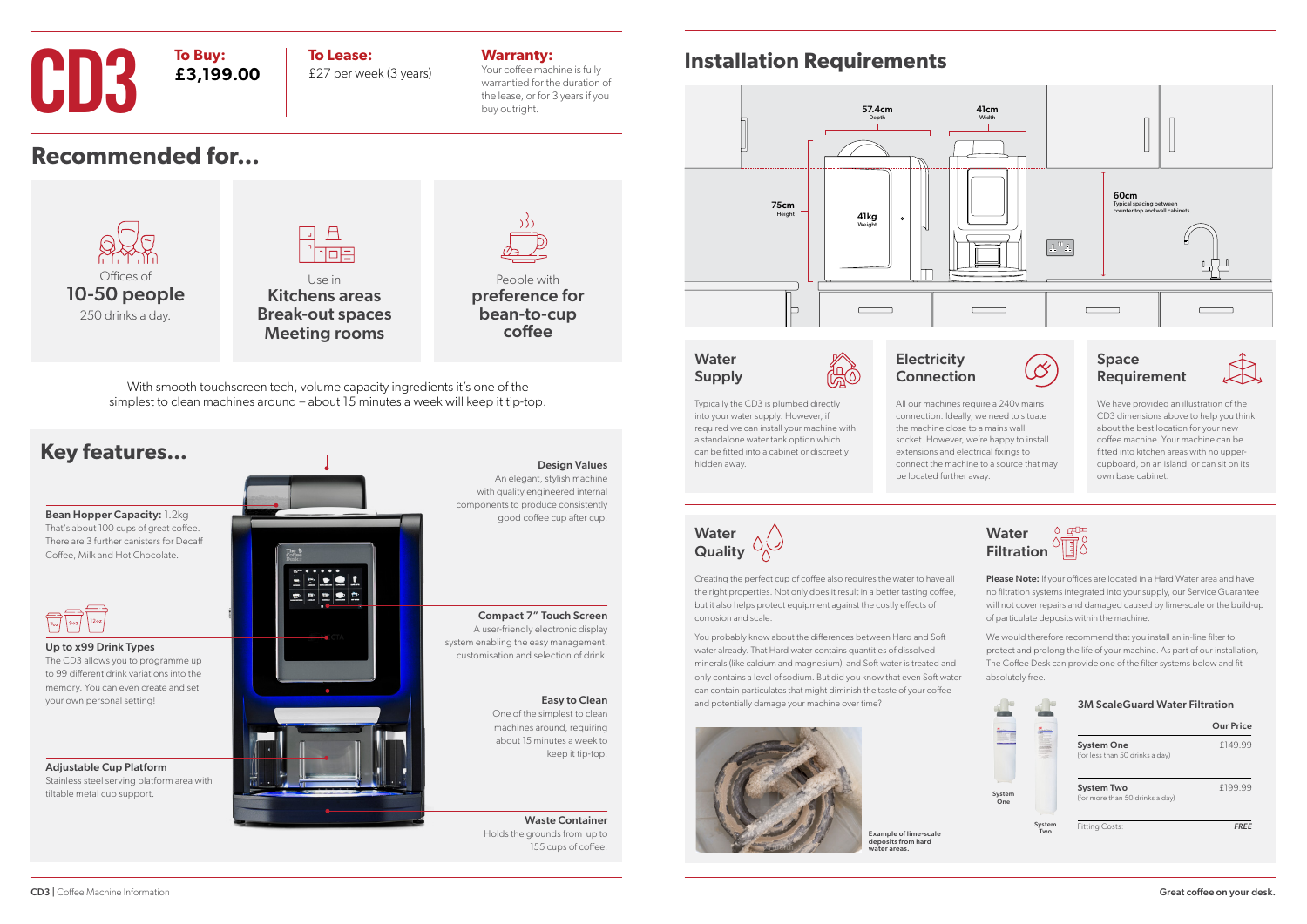We've select our roaster very carefully in order to ensure we provide you with the very best, ethically sourced coffees. Roasted in traditional coffee drum roasters along side hi-tech monitoring systems our roasters produce consistent batches that never lack aroma or taste. They're are then bagged and sealed to protect their fresh and distinct flavours with every bag marked with the roast date and batch code.

## **Our Coffees**

Quality beans, ethically sourced and roasted to perfection.

 $\mathbf{Q}$ 

Perfectly Suited for espressos with an excellent and visibly rich crema. A medium dark roasted coffee blended especially for its traditional Italian espresso deep roast flavour. It works well in milk-based drinks like cappuccinos and lattes.

## **CREMA THE CROP**

Bright and fruity pairing Central and South American single-origins, plus some of our extremely popular Ethiopian Mocha Djimmah beans. The dominant American combination gives good body and crema, while providing sweetness and acidity. This is a great choice for those who like their espresso to have some fruity brightness.

> A magical luxurious chocolate blend. Being able to create your ultimate chocolate drink is a treat that just might pick you up even on the most challenging of days. Using the finest coco imported from sustainable international growers, this 25% cocoa mix is so lovingly prepared that you can even see the sugar crystals.

An authentic, strong and slightly spicy Italian roast coffee. Mainly South American Arabica coffee beans with a dash of Robusta coffee beans to add that deep favourful kick you need to keep you going. Perfect for making espressos, cappuccinos, and lattes.

## **GOODFELLA**

Rustic tones from a classic Ethiopian Mocha. Djimmah Arabica beans married with South American refinement means big body and earthy, nutty tones. The Robusta means a noticeable caffeine kick!

## **FRONT & CENTRAL**

A fresh tasting, mixed blend of Brazilian and Colombian arabica beans with a hint of robusta for that little bit of edge. The Swiss Water decaffeination process soaks the beans in pure hot water to preserve all the coffee's inherent flavours without the use of chemicals or solvents.



## **KICKER**

## **UNPLUGGED**

Deep and powerful blend, containing beans from Asia and Africa, combined with a Monsoon Malabar bean. The blend has bags of crema that leaves you with an almost neverending finish of chocolate, toffee and smokey spice. In milk it can make a fantastic latte or cappuccino, but with a distinct smokey edge.

## **DOUBLE A**







#### The Grind

Getting the grind just right is the first step to producing a great cup of coffee. And having a good quality coffee and roast suited to your machine is essential. If the grind is too fine, the coffee can be overextracted and bitter, too course and your coffee will be weak and flavourless.



Tamping refers to the pressure applied to the ground coffee prior to brewing to ensure an even density. Using a poor quality bean and/or blend can result in an uneven grind and inconsistent throw. If the grind is uneven and the tamp is uneven and loose, water will flow through the gaps and fail to extract the full flavour from the coffee.



You can choose from five high street quality blends created specifically for office use where blends need to meet the needs of the many, not the few. And we're constantly looking for new roasters and new blends to ensure our customers have access to the best quality coffees on the market, at the best possible prices.

Periodically we'll send you taster packs of new blends form new roasters we've found. If you like the new blends we'll buy them in just for you!



Our freeze dried fresh milk is as good as it gets with no added colours, preservatives or Hydrogenated Fats. It's just skimmed milk that's freeze dried - perfect for the office and great tasting, fuss free, coffee time after time.

Milfresh Gold is 100% dairy goodness and used as a complete replacement for fresh milk to deliver truly authentic Cappuccinos & Lattes.

Pure, high quality skimmed milk granules, produced using a unique drying process which protects natural goodness. Made from pure milk, is fat free and tastes 'as good as fresh'.





**Chocolate** 

The Hot

Our customers deserve the very best. That's why we use Galaxy Hot Chocolate in all our machines - the best selling and best tasting hot chocolate on the market. Smooth, deliciously creamy and designed specifically for use with automated systems, Galaxy is the perfect partner for some serious chocolate indulgence.





CD3 | Coffee Machine Information

## **Ingredients**

Having a great machine doesn't guarantee a great cup of coffee. The ingredients are just as important. And it's not just about the quality of the ingredients, but also their compatibility with your machine. Using roasts and blends of beans that work best with your machine is essential. Also, poor quality blends can often contain small stones which will ultimately damage the grinding mechanism within the machine, and invalidate your service guarantee. That's why, at The Coffee Desk, we spend a lot of time finding the right roasters, the right beans and developing the right blends for your coffee machine. This enables us to precisely calibrate the machines to make consistently high quality coffee and ensure that no damage occurs due to improper configuration and calibration.

There are three considerations when setting up your coffee machine that will effect the drink profile considerably.